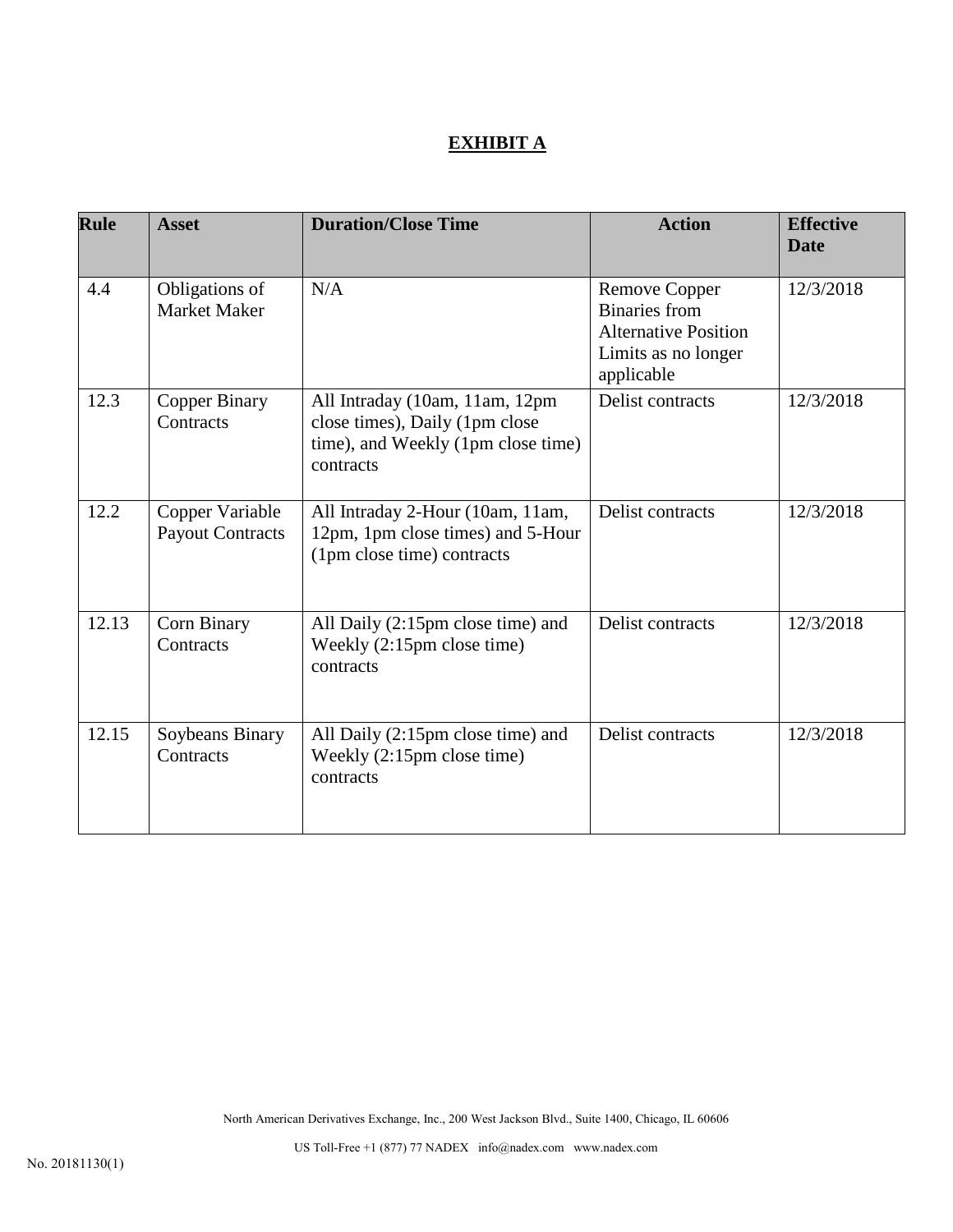### **EXHIBIT B**

## Amendment of Rules 4.4, 12.2, 12.3, 12.13, 12.15

#### *(The following Rule amendments are underlined and deletions are stricken out)*

### RULES 1.1 – 4.3 [UNCHANGED]

### RULE 4.4 OBLIGATIONS OF MARKET MAKERS

(a) General – Transactions of Market Makers should constitute a course of dealings reasonably calculated to contribute to the maintenance of a fair and orderly market, and Market Makers shall not make bids or offers or enter into transactions that are inconsistent with such a course of dealings. Ordinarily, Market Makers shall be obligated to do the following:

(i) trade for the proprietary account of the Market Maker only;

(ii) maintain at least the minimum capital on deposit with Nadex in accordance with the terms of the applicable Market Maker Agreement;

(iii) comply with all other terms of the applicable Market Maker Agreement; and

(iv) maintain two-sided displayed quotes, insofar as required by the Market Maker Agreement, of a minimum designated quantity ("Size") within a predefined spread ("Bid/Ask Spread") for a Series of Contracts for a certain period of time throughout the trading day, and comply with all other terms of the applicable Market Maker Agreement.

> (1) In ordinary market conditions, quotes must be made within a maximum Bid/Ask Spread.

(2) The Market Maker Agreement sets forth specific conditions under which a Market Maker is permitted to refrain from quoting binding bid and offer prices.

(b) A Market Maker has a continuous obligation to engage, to a reasonable degree under the existing circumstances, in dealings for the account of the Market Maker when there exists, or it is reasonably anticipated that there will exist, a lack of price continuity or a temporary disparity between the supply of and demand for quotations in a Series of a Designated Class to which the Market Maker is appointed. Without limiting the foregoing, a Market Maker is expected to perform the following activities in the course of maintaining a fair and orderly market;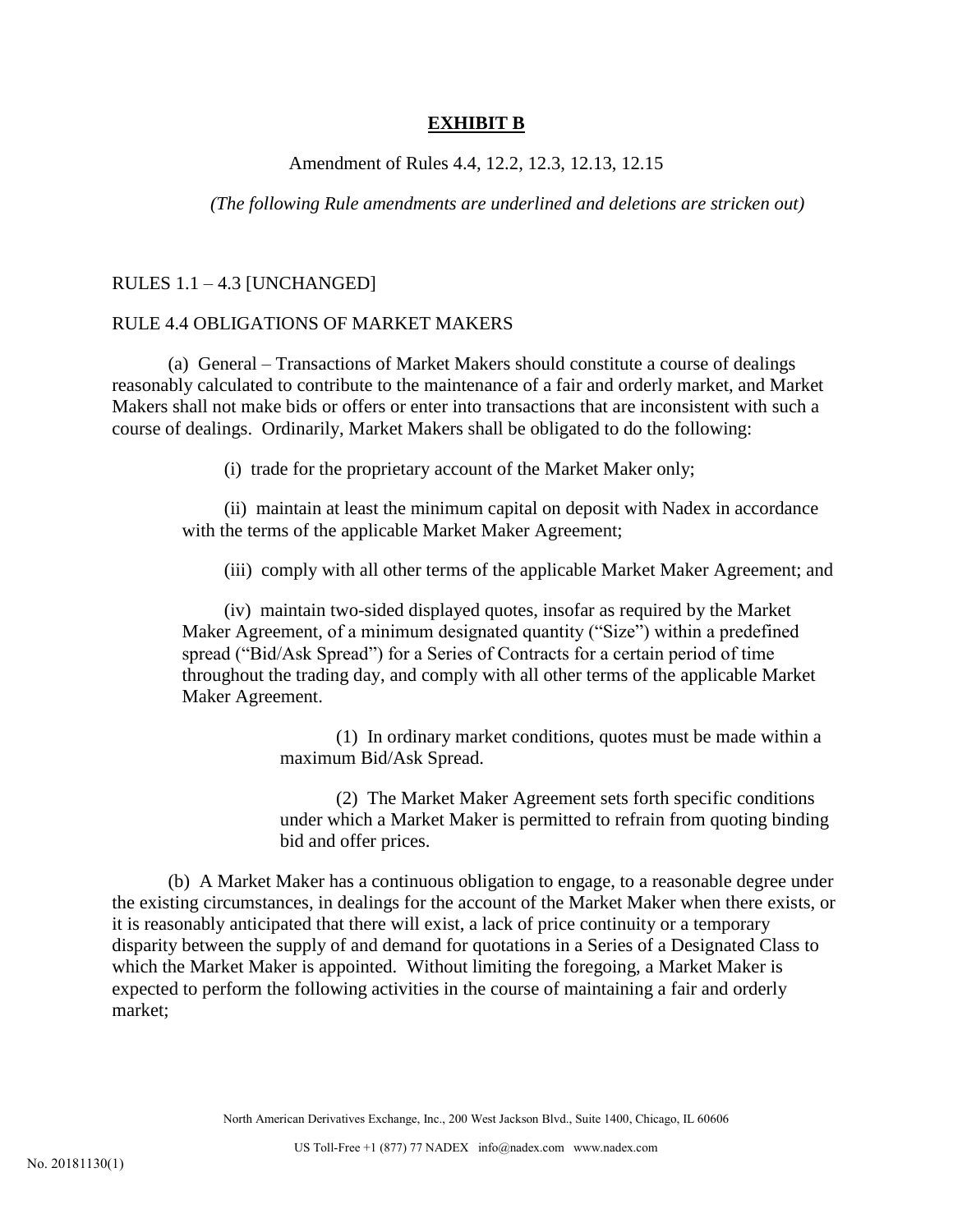(i) To post bid and ask quotations in all Designated Classes to which the Market Maker is appointed that, absent changed market conditions, will be honored by the Market Maker.

(ii) To update quotations in response to changed market conditions in all Designated Classes to which the Market Maker is appointed.

(iii) All Market Maker quotations shall be submitted as "Post-Only Quotes". A Market Maker is not permitted to submit Non Post-Only Orders.

(iv) In the event a Market Maker has built a position size equal to or greater than 90% of any applicable position limit in a particular Class or Contract, Market Maker is temporarily relieved of its quoting obligation for such Class or Contract until Market Maker's position in such Class or Contract has been reduced to 75% of the applicable position limit, at which time quoting obligations as set forth in the Market Maker Agreement will resume.

(c) Like other Members of Nadex, a Market Maker may not attempt to execute a trade unless it has the excess funds in its Nadex account necessary to fully collateralize its obligations of the trade.

(d) Alternative Position Limits for Certain Binary Contracts

(i) Approved market makers who are engaged in bona fide market-making activity shall be exempt from the position limits for those Binary Contracts defined in

> (1) Rules 12.55 (Japan 225), 12.57 (China 50),12.65 (Wall Street 30), 12.63 (US Tech 100), 12.59 (US 500) and 12.61 (US SmallCap 2000) of these Rules. Instead, such market makers shall be subject to Alternative Position Limits of twice the limit identified for such Binary Contract in Chapter 12. In addition, such Alternative Position Limits shall apply not to the entire class of Binary Contracts, but to each Binary Contract in that Class (i.e., per strike).

> (2) Rules 12.3 (Copper), 12.5 (Gold), 12.7 (Silver), 12.9 (Crude Oil), 12.11 (Natural Gas), 12.49 (FTSE 100) and 12.51 (Germany 30) of these Rules. Instead, such market makers shall be subject to Alternative Position Limits of the limit identified for such Binary Contract in Chapter 12, which limit shall apply not to the entire class of Binary Contracts, but to each Binary Contract in that Class (i.e., per strike).

(ii) A market maker taking advantage of this exemption and an Alternative Position Limit must, within 1 business day following a request by Nadex's Compliance Department, provide the Nadex Compliance Department with a trade register detailing all futures trading activity in any account owned or controlled by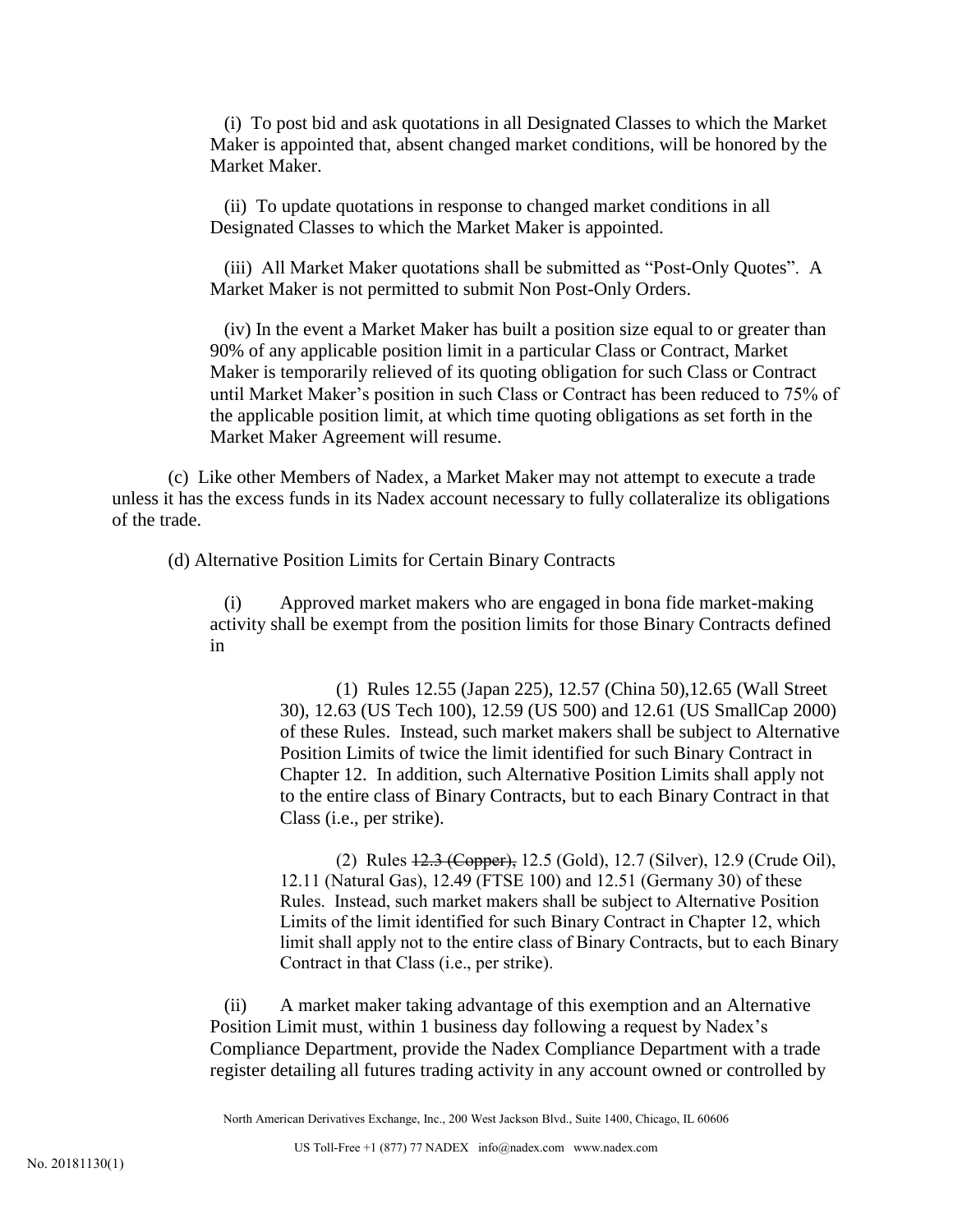the market maker in the futures contract underlying a Binary Contract during the 15 minutes immediately before and after any expiration time identified by Nadex's Compliance Department in the request.

(e) Duly appointed Market Makers may be charged a Wide Spread Surcharge as set forth in the fee schedule.

## RULES 5.1 - 12.1 [UNCHANGED]

## RULE 12.2 COPPER VARIABLE PAYOUT CONTRACTS

(a) SCOPE –These Rules shall apply to the Class of Contracts referred to as the Copper Variable Payout Contracts issued by Nadex.

(b) UNDERLYING – The Underlying for this Class of Contracts is the Copper price per pound (in U.S. cents), obtained from the specified Copper Futures Contracts ("CPFC") trading in the COMEX Division on the New York Mercantile Exchange ("NYMEX"®)<sup>1</sup>. The CPFC prices that will be used to calculate the Underlying will be taken from the March, May, July, September, or December CPFC delivery months (each a "CPFC Delivery Month"). The Start and End Date for which Nadex will use a specific delivery month as the Underlying will be set based on the Settlement date of the Underlying futures contract. The date on which a new delivery month will be used as the Underlying for Nadex contracts (i.e. "Start Date") is one calendar day after the End Date for the previous delivery month contract. The last day on which a delivery month will be used as the Underlying for Nadex contracts (i.e. "End Date") is the third to last business day of the month preceding the month of the Underlying futures contracts Expiration Date. For example, the Comex Copper March 2014 futures have an Expiration Date of March 27, 2014. The last day on which the Copper March 2014 futures prices will be used as the Underlying for Nadex contracts and to calculate the Expiration Value on the Expiration Date for the relevant Copper contracts will be the third to last business day of the preceding month, February. Therefore, the End Date for using Comex Copper March 2014 futures will be February 26, 2014 and the Start Date for the next delivery month, Comex Copper May 2014 futures, will be February 27, 2014.

- (c) SOURCE AGENCY The Source Agency is Nadex.
- (d) TYPE The Type of Contract is a Variable Payout Contract.

(e) ISSUANCE – For each planned release by the Source Agency of the Underlying, Nadex will issue various Contracts, each of a different Series. A new issuance of Contracts will commence no later than two (2) business days following the Expiration Date.

<sup>&</sup>lt;sup>1</sup> NYMEX<sup>®</sup> is a registered service mark of the New York Mercantile Exchange, Inc. COMEX® is a registered service mark of the Commodity Exchange, Inc. Nadex is not affiliated with the New York Mercantile Exchange, Inc. or the Commodity Exchange, Inc. and neither the New York Mercantile Exchange, the Commodity Exchange, Inc., nor their affiliates, sponsor or endorse Nadex or any of its products in any way.

North American Derivatives Exchange, Inc., 200 West Jackson Blvd., Suite 1400, Chicago, IL 60606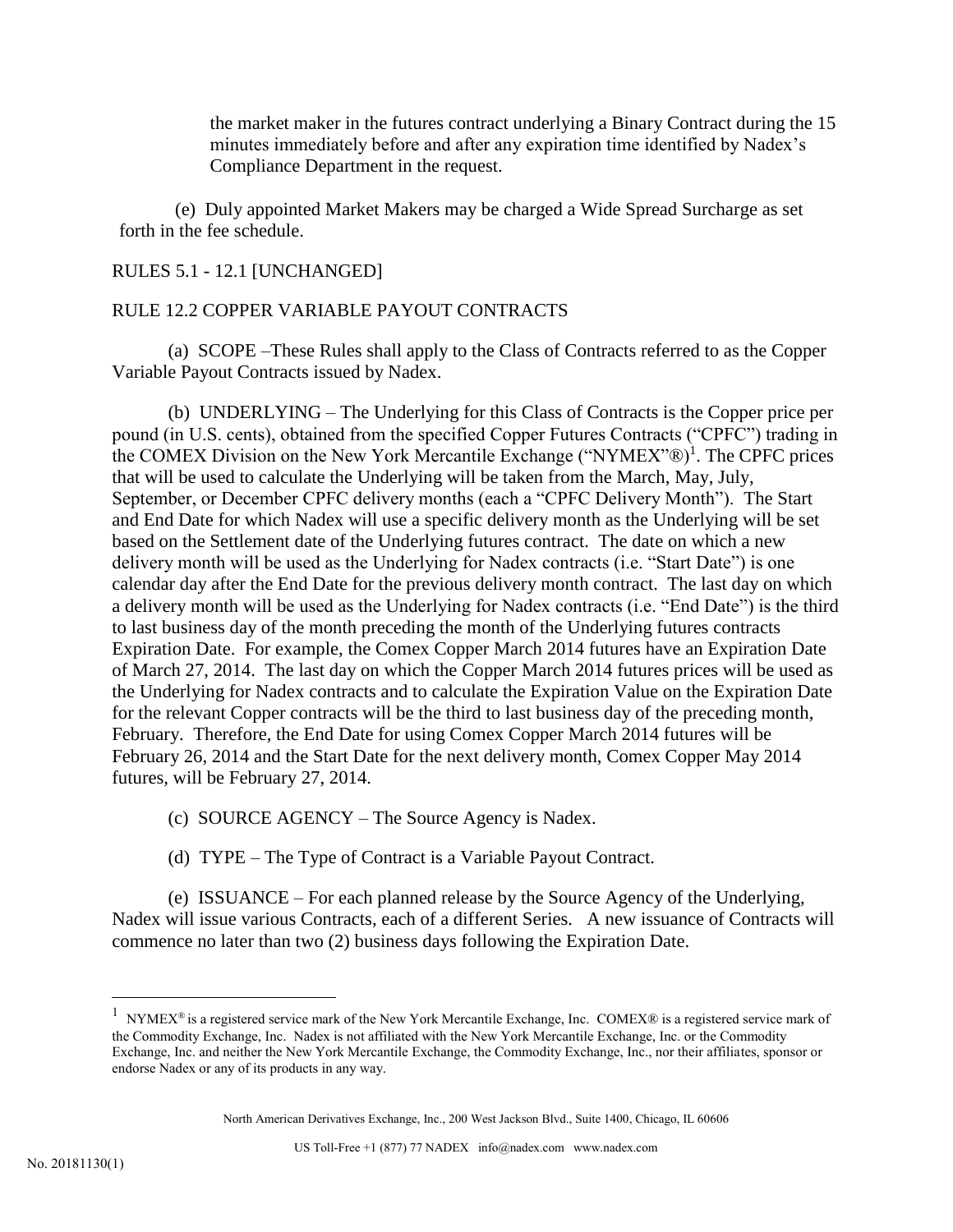(f) PAYOUT CRITERION – The Payout Criterion for each Contract will be set by Nadex at the time the Variable Payout Contracts are initially issued. For the Copper Variable Payout Contract, the Payout Criteria for the Contracts will be set as follows:

(i) DAILY COPPER VARIABLE PAYOUT SPREAD CONTRACTS, 1:00 PM ET CLOSE - At the commencement of trading in a Daily Spread Copper Variable Payout Contract, Nadex shall list one (1) Variable Payout Contract, referred to as a 'Spread', which conforms to the Payout Criteria listed below:

## (1) DAILY COPPER VARIABLE PAYOUT 'SPREAD' CONTRACT

(aa)  $CAP$  – The Cap shall be  $X + .30$ .

(bb) FLOOR – The Floor shall be  $X - .30$ .

(cc) DOLLAR MULTIPLIER – The Dollar Multiplier shall be 1000.

(2) In each case, "X" equals the last Copper price, as reported by the Source Agency, rounded to the nearest .10.

(ii) DAILY COPPER VARIABLE PAYOUT SPREAD CONTRACTS, 1:00 PM ET CLOSE - Nadex shall list a set of three (3) Variable Payout Contracts with overlapping ranges, which conform to the Payout Criteria listed below:

(1) CONTRACT 1: The Cap shall be X; The Floor shall be  $X - 0.30$ .

(2) CONTRACT 2: The Cap shall be  $X + .15$ ; The Floor shall be  $X - .15$ .

(3) CONTRACT 3: The Cap shall be  $X + .30$ ; The Floor shall be X.

(4) DOLLAR MULTIPLIER – The Dollar Multiplier shall be 1000.

(5) In each case, "X" equals the last Copper price, as reported by the Source Agency, rounded to the nearest .10.

#### (iii) INTRADAY COPPER VARIABLE PAYOUT SPREAD

CONTRACTS, 8AM ET to 1:00 PM ET CLOSE - Nadex shall list a set of three (3) Variable Payout Contracts with overlapping ranges, which conform to the Payout Criteria listed below:

(1) CONTRACT 1: The Cap shall be  $X$ ; The Floor shall be  $X - 25$ .

(2) CONTRACT 2: The Cap shall be  $X + 125$ ; The Floor shall be  $X - 125$ .

(3) CONTRACT 3: The Cap shall be  $X + .25$ ; The Floor shall be X.

(4) DOLLAR MULTIPLIER – The Dollar Multiplier shall be 1000.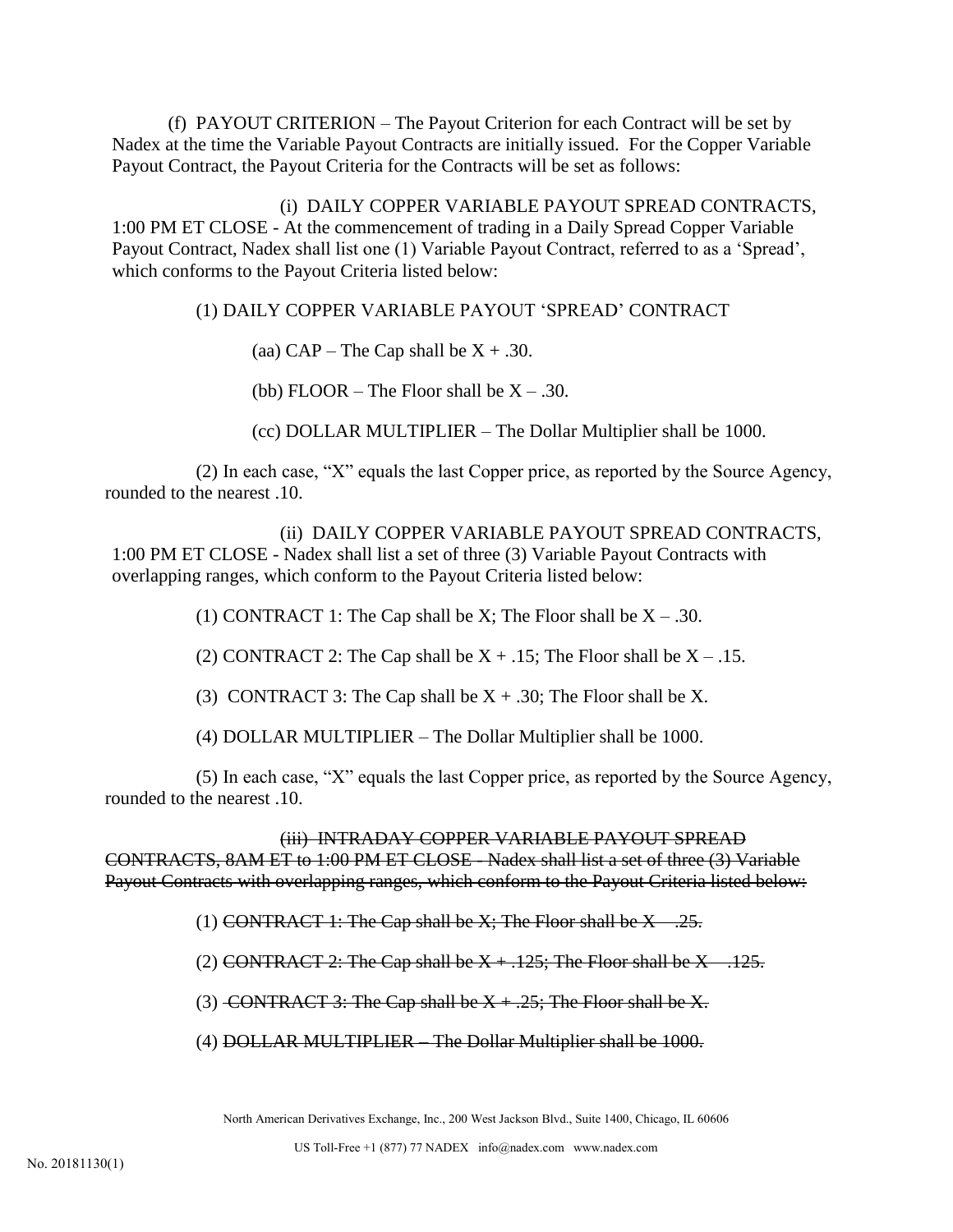(5) In each case, "X" equals the last Copper price, as reported by the Source Agency, rounded to the nearest .025.

(iv) INTRADAY 2-HOUR COPPER VARIABLE PAYOUT SPREAD CONTRACTS, 10:00AM, 11:00AM, 12:00PM, and 1:00PM ET CLOSE - Nadex shall list a set of three (3) Variable Payout Contracts that open 2 hours prior to the stated closing time(s) above with overlapping ranges, which conform to the Payout Criteria listed below:

(1) CONTRACT 1: The Cap shall be  $X$ ; The Floor shall be  $X - .08$ .

(2) CONTRACT 2: The Cap shall be  $X + .04$ ; The Floor shall be  $X - .04$ .

(3) CONTRACT 3: The Cap shall be  $X + .08$ ; The Floor shall be  $X$ .

(4) DOLLAR MULTIPLIER – The Dollar Multiplier shall be 1000.

(5) In each case, "X" equals the last Copper price, as reported by the Source Agency, rounded to the nearest .02.

 $\overline{(v)}$  (iii) Nadex may list additional Variable Payout Contracts with different ranges of Payout Criteria on a discretionary basis in accordance with the CEA and Commission Regulations.

(g) MINIMUM TICK – The Minimum Tick size for Copper Variable Payout Contracts shall be 0.001.

(h) POSITION LIMIT – The Position Limits for Copper Variable Payout Contracts shall be 20,833 Contracts.

(i) LAST TRADING DATE – The Last Trading Date of the Contract is the same date as the Settlement Date.

(j) SETTLEMENT DATE – The Settlement Date of the Contract shall be the same date as the Expiration Date.

(k) EXPIRATION DATE – The Expiration Date of the Contract shall be the date on which the Copper Expiration Value is released by the Source Agency.

(l) SETTLEMENT VALUE – The Settlement Value is the amount paid to the holder of either a Short or Long Variable Payout Contract on Settlement Date. The Settlement Value of a Variable Payout Contract is determined as described in the definition for Long and Short Variable Payout Contracts.

(m) EXPIRATION VALUE – The Expiration Value is the price or value of Copper released by the Source Agency on the Expiration Date. The Expiration Value is calculated by the Source Agency by taking all CPFC trade prices occurring in the ten (10) seconds leading up to the close of trading of the Copper Variable Contract, provided at least twenty-five (25) trade

North American Derivatives Exchange, Inc., 200 West Jackson Blvd., Suite 1400, Chicago, IL 60606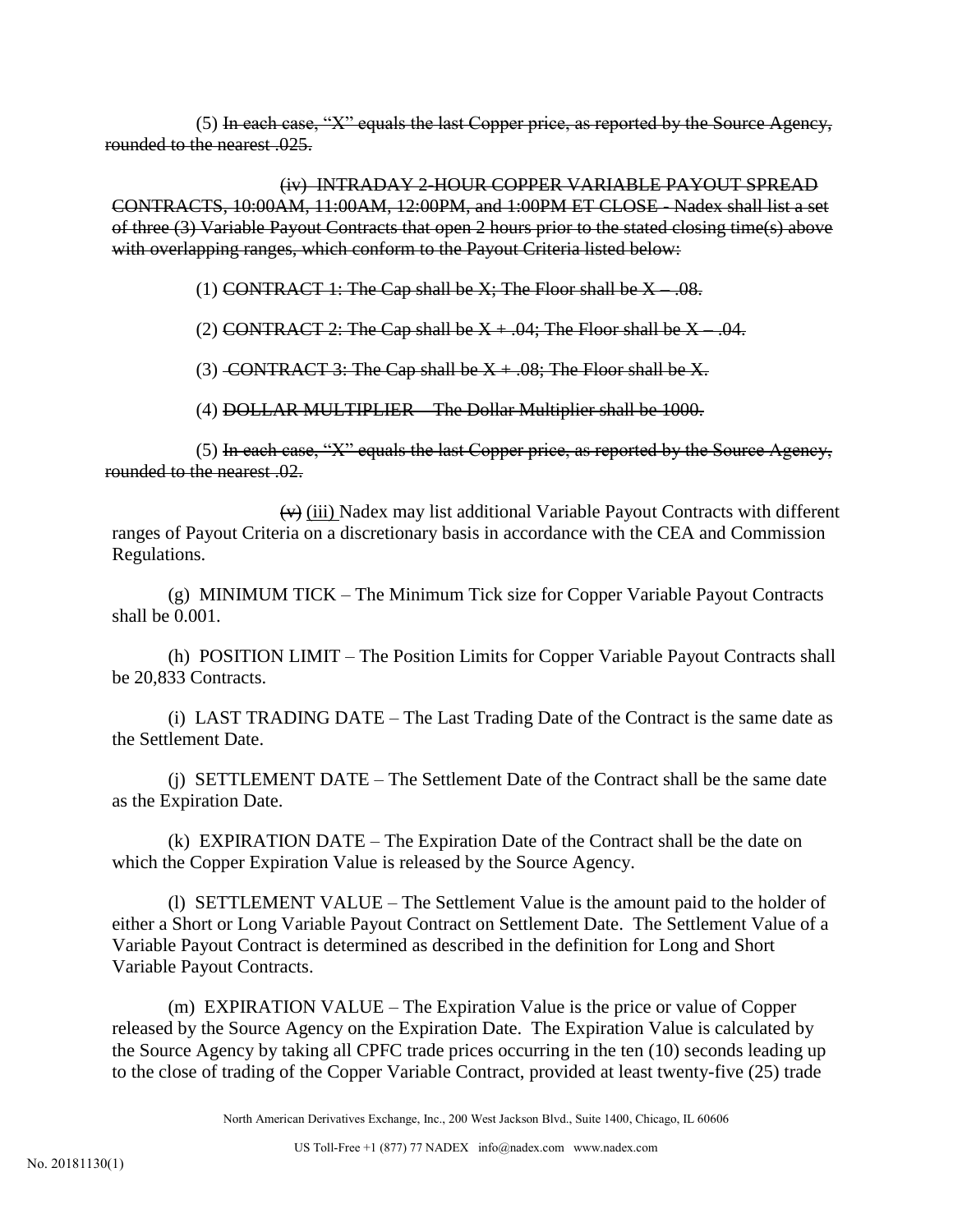prices are captured during the ten (10) second period, removing the highest twenty (20) percent of CPFC trade prices and the lowest twenty (20) percent of CPFC trade prices from the data set<sup>2</sup>, and using the remaining CPFC trade prices to calculate the Expiration Value. The calculation used is a simple average of the remaining CPFC trade prices in the data set, rounded to one decimal point past the precision of the underlying market. In the event the time it takes to collect at least twenty-five (25) CPFC trade prices exceeds the ten (10) seconds just prior to the close of trading of the Copper Variable Contract, the Expiration Value is calculated by the Source Agency by taking the last twenty-five (25) CPFC trade prices just prior to the close of trading of the Copper Variable Contract removing the highest five (5) CPFC trade prices and the lowest five (5) CPFC trade prices, and using the remaining fifteen (15) CPFC trade prices to calculate the Expiration Value. The calculation used is a simple average of all fifteen (15) CPFC trade prices, rounded to one decimal point past the precision of the underlying market.

(n) CONTINGENCIES – If no level is actually announced on the Expiration Date due to a delay, postponement or otherwise in such release announcement by the Source Agency, the Settlement Date will be delayed until the Underlying number is released for that Series.

#### RULE 12.3 [RESERVED] COPPER BINARY CONTRACTS

(a) SCOPE – These Rules shall apply to the Class of Contracts referred to as the Copper Binary Contract issued by Nadex.

(b) UNDERLYING – The Underlying for this Class of Contracts is the Copper price per pound (in U.S. cents), obtained from the specified Copper Futures Contracts ("CPFC") trading in the COMEX Division on the New York Mercantile Exchange ("NYMEX"®)<sup>3</sup>. The CPFC prices that will be used to calculate the Underlying will be taken from the March, May, July, September, or December CPFC delivery months (each a "CPFC Delivery Month"). The Start and End Date for which Nadex will use a specific delivery month as the Underlying will be set based on the Settlement date of the Underlying futures contract. The date on which a new delivery month will be used as the Underlying for Nadex contracts (i.e. "Start Date") is one calendar day after the End Date for the previous delivery month contract. The last day on which a delivery month will be used as the Underlying for Nadex contracts (i.e. "End Date") is the third to last business day of the month preceding the month of the Underlying futures contracts Expiration Date. For example, the Comex Copper March 2014 futures have an Expiration Date of March 27, 2014. The last day on which the Copper March 2014 futures prices will be used as the Underlying for Nadex contracts and to calculate the Expiration Value on the Expiration Date

 $2$  If 20% of the data set would result in a non-integer number of trade prices, the number of trade prices to be removed from the set will be rounded down. For example, if the number of trade prices collected during the last 10 seconds prior to the close of trading was 31, 20% of the data set would be 6.2 trade prices. As 6.2 is a non-integer number, the value will be rounded down, and the 6 highest and 6 lowest trade prices will be removed from the data set.

 $^3$ -NYMEX<sup>®</sup> is a registered service mark of the New York Mercantile Exchange, Inc. COMEX® is a registered service mark of the Commodity Exchange, Inc. Nadex is not affiliated with the New York Mercantile Exchange, Inc. or the Commodity Exchange, Inc. and neither the New York Mercantile Exchange, the Commodity Exchange, Inc., nor their affiliates, sponsor or endorse Nadex or any of its products in any way.

North American Derivatives Exchange, Inc., 200 West Jackson Blvd., Suite 1400, Chicago, IL 60606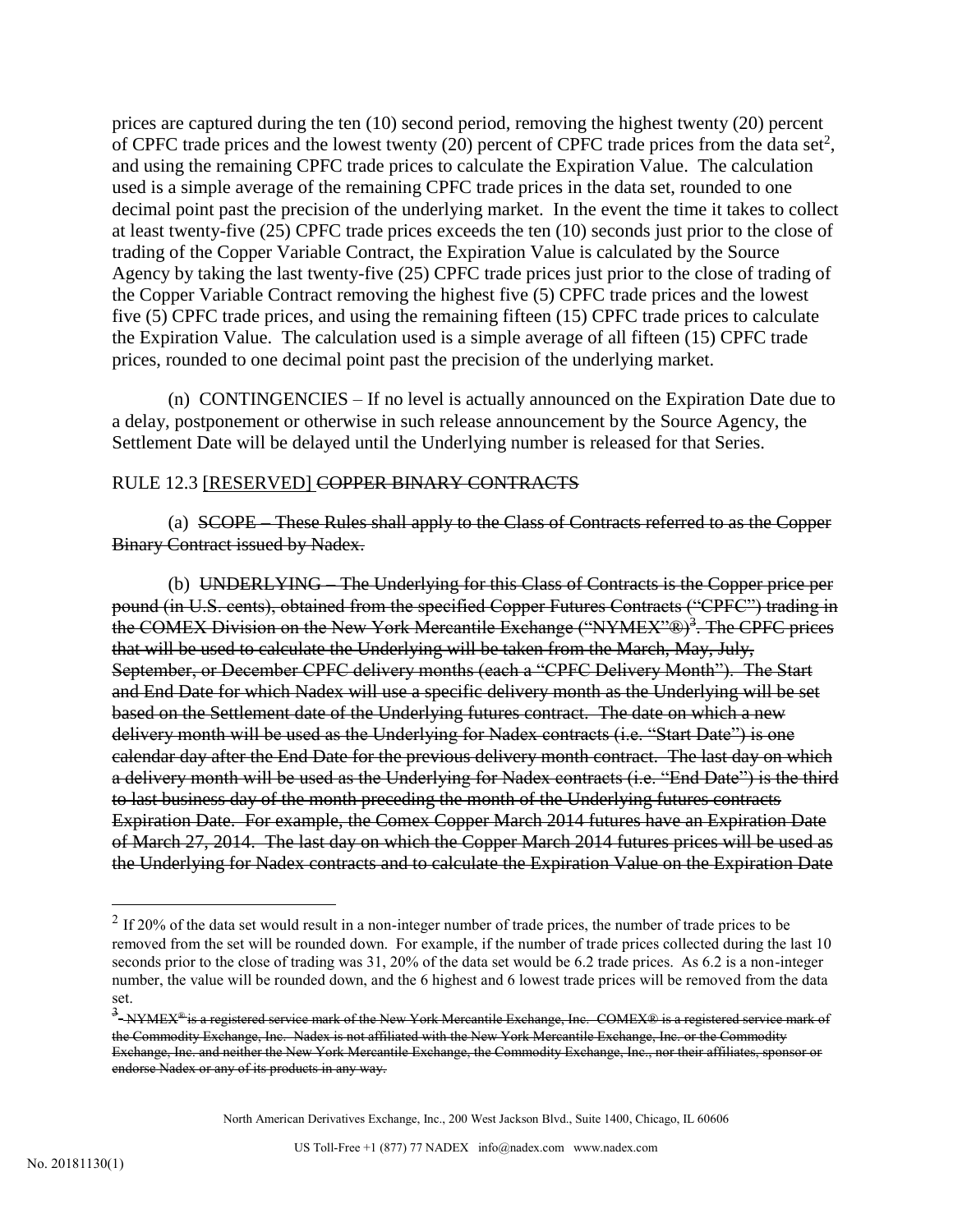for the relevant Copper contracts will be the third to last business day of the preceding month, February. Therefore, the End Date for using Comex Copper March 2014 futures will be February 26, 2014 and the Start Date for the next delivery month, Comex Copper May 2014 futures, will be February 27, 2014.<sup>4</sup>

- (c) SOURCE AGENCY The Source Agency is Nadex.
- (d) TYPE The type of Contract is a Binary Contract.

(e) ISSUANCE – For each planned release by the Source Agency of the Underlying, Nadex will issue various Contracts, each of a different Series. A new issuance of Contracts will commence no later than two (2) business days following the Expiration Date.

(f) PAYOUT CRITERION – The Payout Criterion for each Contract will be set by Nadex at the time the Binary Contracts are initially issued. For the Copper Binary Contract, the Payout Criteria for the Contracts will be set as follows:

- (i) WEEKLY COPPER BINARY CONTRACTS
- (1) EXPIRATION TIME 1:00PM ET CLOSE
- (2) STRIKE INTERVAL WIDTH The interval width between each strike level shall be  $0.05$ .
- (3) NUMBER OF STRIKE LEVELS LISTED Thirteen (13) strike levels will be listed for each Weekly Copper Binary Contract Series.
- (4) STRIKE LEVELS GENERATED Strike levels will be generated such that Binary Contract "W" is valued 'at-the-money' in relation to the Underlying market as determined by the Source Agency, immediately before the issuance of these Contracts, and shall be measured in U.S. cents rounded to the nearest value ending in 0.005 as reported by the Source Agency. Six (6) strike levels will be generated above Binary Contract W at an interval of 0.05, and six (6) strike levels will be generated below Binary Contract W at an interval of 0.05  $(e.g. W - 0.05; W; W + 0.05)$ . The Contract will have a Payout Criterion of greater than the strike level value.
	- (ii) DAILY COPPER BINARY CONTRACTS

<sup>&</sup>lt;sup>4</sup>-Weekly contracts listed on a Monday during a week containing an Underlying futures rollover date will be listed using the Underlying futures month scheduled to be used to determine the settlement value on the day the contract expires. For example, the End Date for which Nadex will use the Comex Copper March 2014 Underlying futures to determine the settlement value is February 26, 2014. February 26, 2014 is a Wednesday, however, and any Nadex weekly contracts listed for this roll week and expiring on Friday, February 28, 2014, will be listed using the Comex Copper May 2014 futures as its Underlying, as May is the futures month scheduled to be used to determine the Settlement Value of the Nadex weekly contract on its expiration date. Therefore, the Start Date for the Comex Copper May 2014 futures will be Monday, February 24, 2014 for any Nadex weekly contracts listed on this date.

North American Derivatives Exchange, Inc., 200 West Jackson Blvd., Suite 1400, Chicago, IL 60606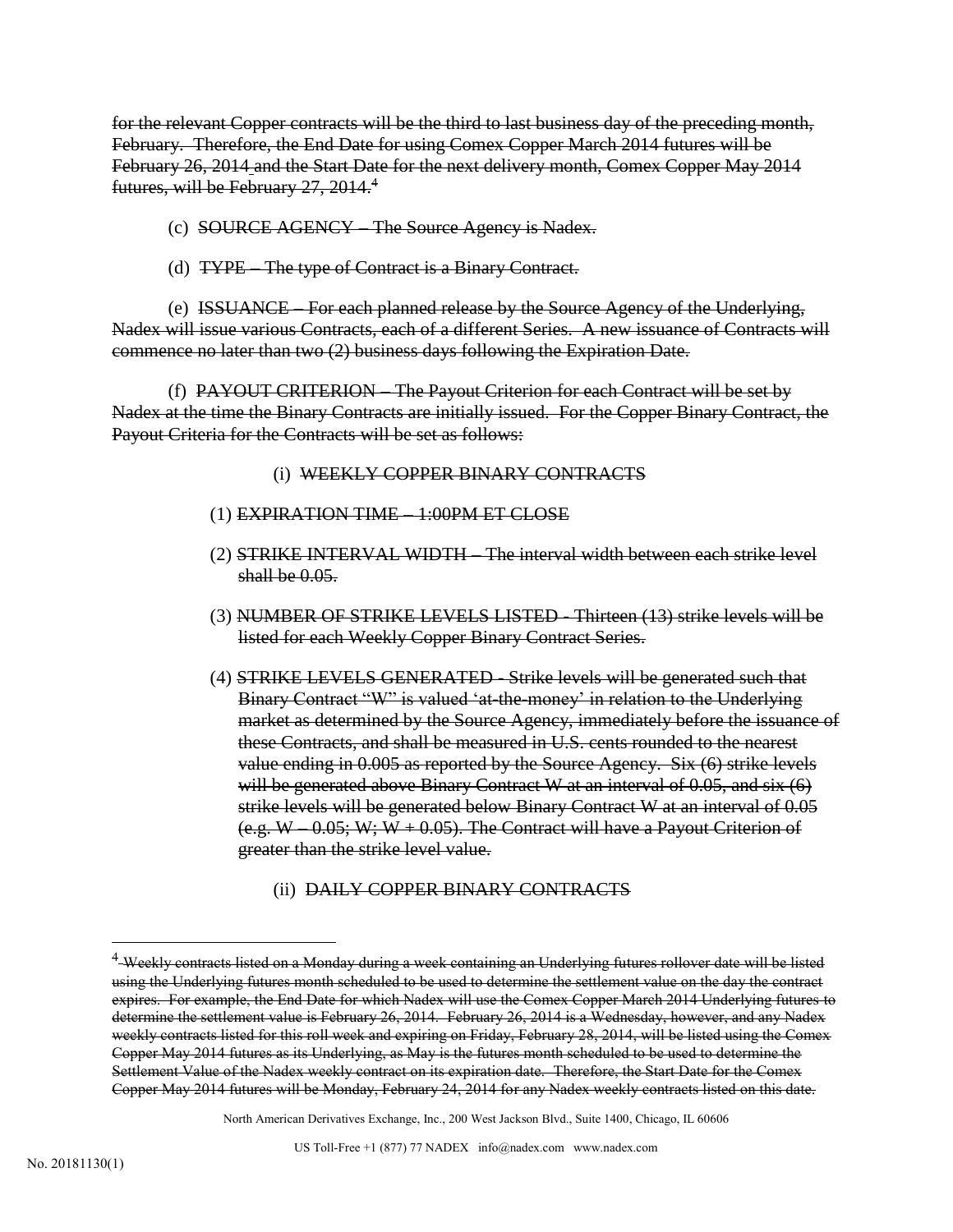- (1) EXPIRATION TIME 1:00PM ET CLOSE
- (2) STRIKE INTERVAL WIDTH The interval width between each strike level shall be 0.01.
- (3) NUMBER OF STRIKE LEVELS LISTED Fifteen (15) strike levels will be listed for each Daily Copper Binary Contract Series.
- (4) STRIKE LEVELS GENERATED Strike levels will be generated such that Binary Contract "Y" is valued 'at-the-money' in relation to the Underlying market as determined by the Source Agency, immediately before the issuance of these Contracts, and shall be measured in U.S. cents rounded to the nearest value ending in 0.01 as reported by the Source Agency. Seven (7) strike levels will be generated above Binary Contract Y at an interval of  $0.01$ , and seven  $(7)$ strike levels will be generated below Binary Contract Y at an interval of 0.01  $(e.g. Y - 0.01; Y; Y + 0.01)$ . The Contract will have a Payout Criterion of greater than the strike level value.
	- (iii) INTRADAY COPPER BINARY CONTRACTS
- (1) EXPIRATION TIME 10:00AM, 11:00AM, 12:00PM ET CLOSE
- (2) STRIKE INTERVAL WIDTH The interval width between each strike level shall be 0.005.
- (3) NUMBER OF STRIKE LEVELS LISTED Nine (9) strike levels will be listed for each Intraday Copper Binary Contract Series.
- (4) STRIKE LEVELS GENERATED Strike levels will be generated such that Binary Contract "Z" is valued 'at-the-money' in relation to the Underlying market as determined by the Source Agency, immediately before the issuance of these Contracts, and shall be measured in U.S. cents rounded to the nearest value ending in 0.001 as reported by the Source Agency. Four (4) strike levels will be generated above Binary Contract  $Z$  at an interval of 0.005, and four  $(4)$ strike levels will be generated below Binary Contract Z at an interval of 0.005  $(e.g. Z - 0.005; Z; Z + 0.005)$ . The Contract will have a Payout Criterion of greater than the strike level value.

(iv) Nadex may list additional Copper Binary Contract with different ranges of Payout Criteria on a discretionary basis in accordance with the CEA and Commission Regulations.

 $(g)$  MINIMUM TICK – The Minimum Tick size for the Copper Binary Contracts shall be \$0.25.

(h) POSITION LIMIT – The Position Limits for the Copper Binary Contract shall be 2,500 Contracts.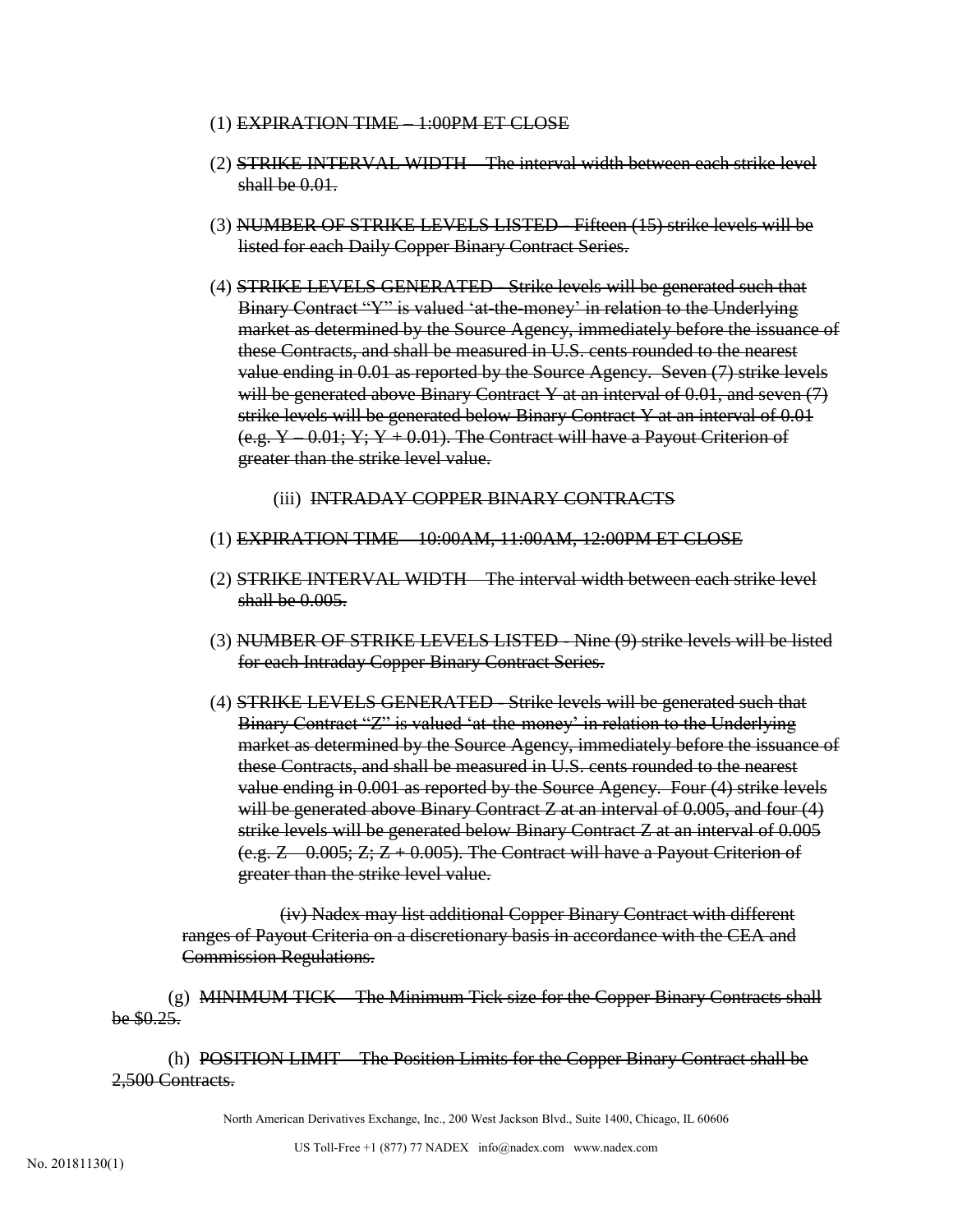(i) LAST TRADING DATE – The Last Trading Date in a Series is the same date as the Expiration Date.

(j) SETTLEMENT DATE – The Settlement Date will be the date on which the Copper Settlement Price is released by the Source Agency.

(k) EXPIRATION DATE – The Expiration Date of the Contract will be the date on which the Copper Settlement Price is released by the Source Agency.

(l) SETTLEMENT VALUE – The Settlement Value is the amount paid to the holder of the in the money Contract on the Settlement Date. The Settlement Value for an in the money Copper Binary Contract is \$100.

(m) EXPIRATION VALUE – The Expiration Value is the price or value of Copper released by the Source Agency on the Expiration Date. The Expiration Value is calculated by the Source Agency by taking all CPFC trade prices occurring in the ten (10) seconds leading up to the close of trading of the Copper Binary Contract, provided at least twenty-five (25) trade prices are captured during the ten (10) second period, removing the highest twenty (20) percent of CPFC trade prices and the lowest twenty  $(20)$  percent of CPFC trade prices from the data set<sup>5</sup>, and using the remaining CPFC trade prices to calculate the Expiration Value. The calculation used is a simple average of the remaining CPFC trade prices in the data set, rounded to one decimal point past the precision of the underlying market. In the event the time it takes to collect at least twenty-five (25) CPFC trade prices exceeds the ten (10) seconds just prior to the close of trading of the Copper Binary Contract, the Expiration Value is calculated by the Source Agency by taking the last twenty-five (25) CPFC trade prices just prior to the close of trading of the Copper Binary Contract removing the highest five (5) CPFC trade prices and the lowest five (5) CPFC trade prices, and using the remaining fifteen (15) CPFC trade prices to calculate the Expiration Value. The calculation used is a simple average of all fifteen (15) CPFC trade prices, rounded to one decimal point past the precision of the underlying market.

(n) CONTINGENCIES – If no level is actually announced on the Expiration Date due to a delay, postponement or otherwise in such release announcement by the Source Agency, the Settlement Date will be delayed until the Underlying number is released for that Series.

RULES 12.4 – 12.12 [UNCHANGED]

#### RULE 12.13 [RESERVED] CORN BINARY CONTRACTS

(a) SCOPE – These Rules shall apply to the Class of Contracts referred to as the Corn Binary Contract issued by Nadex.

<sup>&</sup>lt;sup>5</sup> If 20% of the data set would result in a non-integer number of trade prices, the number of trade prices to be removed from the set will be rounded down. For example, if the number of trade prices collected during the last 10 seconds prior to the close of trading was 31, 20% of the data set would be 6.2 trade prices. As 6.2 is a non-integer number, the value will be rounded down, and the 6 highest and 6 lowest trade prices will be removed from the data set.

North American Derivatives Exchange, Inc., 200 West Jackson Blvd., Suite 1400, Chicago, IL 60606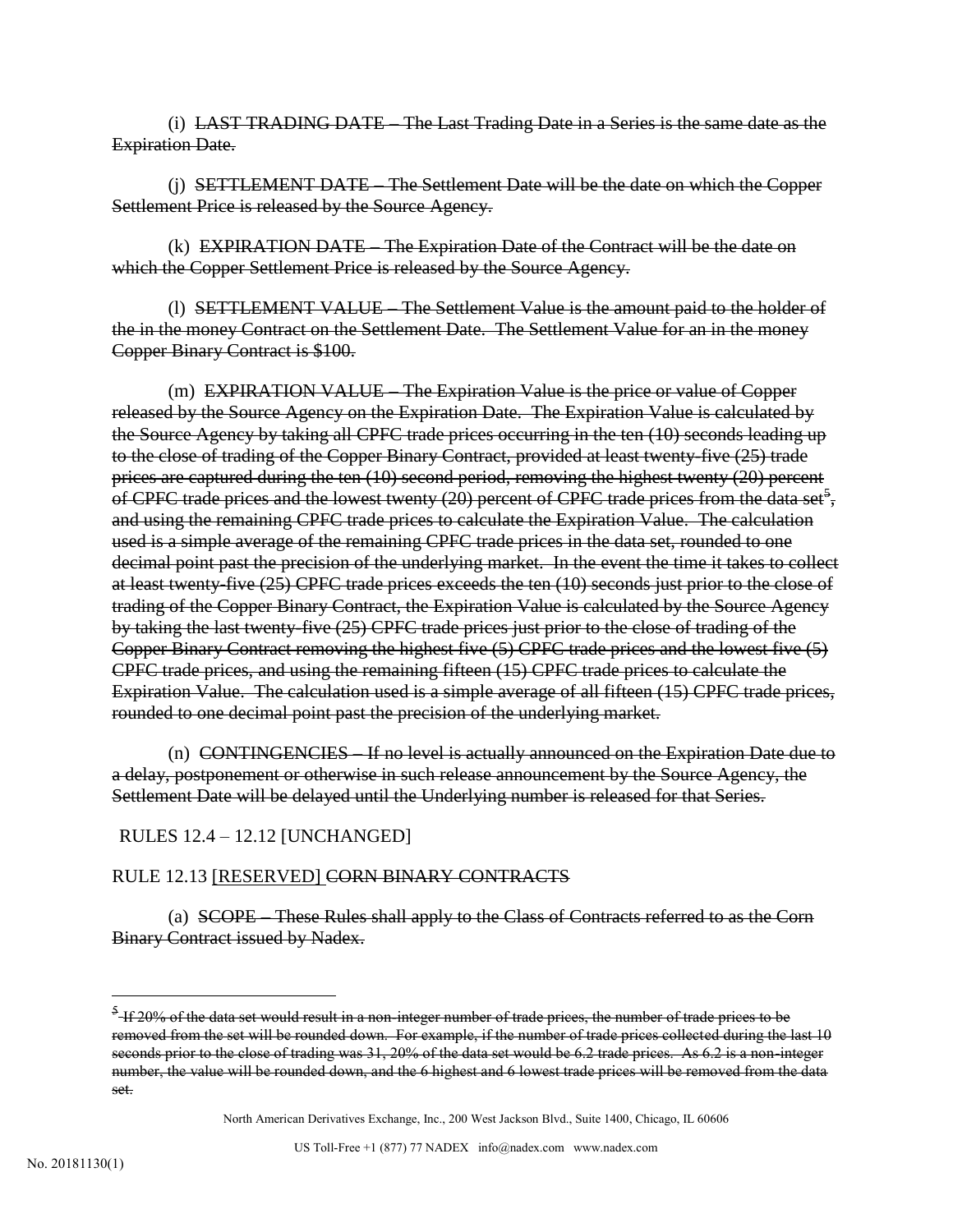(b) UNDERLYING – The Underlying for this Class of Contracts is the Corn price per bushel (in U.S. cents), herein after referred to as "Corn", as calculated by Nadex using a proprietary algorithm which takes a sampling of prices<sup>6</sup> obtained from the specified Corn Futures Contracts ("CNFC") currently trading on the Chicago Board of Trade (CBOT®)<sup>7</sup>. The CNFC prices that will be used to calculate the Underlying will be taken from the March, May, July, or December CNFC delivery months (each a "CNFC Delivery Month"). The Start and End Date for which Nadex will use a specific delivery month as the Underlying, will be set based on the Settlement date of the Underlying futures contract. The date on which a new delivery month will be used as the Underlying for Nadex contracts (i.e. "Start Date") is one calendar day after the End Date for the previous delivery month contract. The last day on which a delivery month will be used as the Underlying for Nadex contracts (i.e. "End Date") is the last day preceding the Start Date. The Start Date will be the  $12<sup>th</sup>$  business day of the calendar month that precedes the Underlying futures contracts current lead month. For example, if the CBOT Corn May 2014 futures is the current lead month and used as the Underlying for Nadex contracts and to calculate the Expiration Value on the Expiration Date for the relevant Corn contracts, the CBOT Corn July 2014 futures will become the current lead month on April 16, 2014, the  $12<sup>th</sup>$  business day of the month preceding the current lead month (May), and become the Underlying for Nadex contracts and to calculate the Expiration Value on the Expiration Date for the relevant Corn contracts. The last day on which the Corn May 2014 futures prices will be used as the Underlying for Nadex contracts and to calculate the Expiration Value on the Expiration Date is April 15, 2014, which is the last trading day preceding April 16, 2014, the Start Date of the July 2014 futures<sup>8</sup>.

(c) SOURCE AGENCY – The Source Agency is Nadex.

(d) TYPE – The type of Contract is a Binary Contract.

(e) ISSUANCE – For each planned release by the Source Agency of the Underlying, Nadex will issue various Contracts, each of a different Series. A new issuance of Contracts will commence no later than two (2) business days following the Expiration Date.

(f) PAYOUT CRITERION – The Payout Criterion for each Contract will be set by Nadex at the time the Binary Contracts are initially issued. For the Corn Binary Contract, the Payout Criteria for the Contracts will be set as follows:

(i) WEEKLY CORN BINARY CONTRACTS

 $\overline{a}$ <sup>6</sup> *Supra, at fn 14.*

<sup>7</sup> *Supra, at fn 15.*

<sup>&</sup>lt;sup>8</sup>-Weekly contracts listed on a Monday during a week containing an Underlying futures rollover date will be listed using the Underlying futures month scheduled to be used to determine the Expiration Value on the day the contract expires. For example, the Start Date for the CBOT Corn July 2014 Underlying futures is April 16, 2014. April 16, 2014 is a Wednesday, and therefore, and any Nadex weekly contracts listed on Monday, April 14, 2014 and expiring on Friday, April 18, 2014, will be listed using the CBOT Corn July 2014 futures as its Underlying, as July is the futures month scheduled to be used to determine the Expiration Value of the Nadex weekly contract on its expiration date. Therefore, the Start Date for the CBOT Corn July 2014 futures will be Monday, April 14, 2014 for any Nadex weekly contracts listed on this date.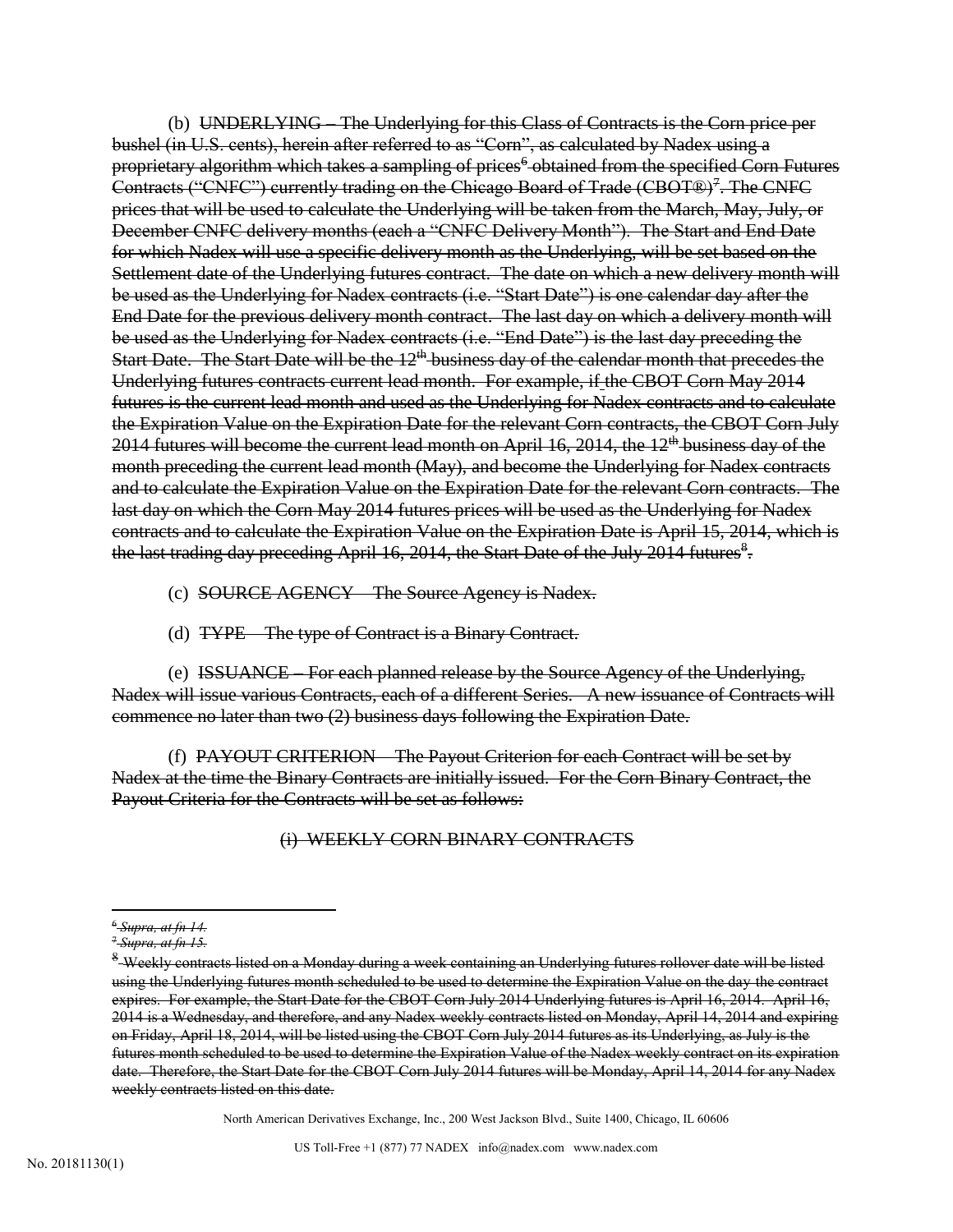- (1) EXPIRATION TIME 2:15PM ET CLOSE
- (2) STRIKE INTERVAL WIDTH The interval width between each strike level shall be 5.0.
- (3) NUMBER OF STRIKE LEVELS LISTED Seven (7) strike levels will be listed for each Weekly Corn Binary Contract Series.
- (4) STRIKE LEVELS GENERATED Strike levels will be generated such that Binary Contract "W" is valued 'at-the-money' in relation to the Underlying market as determined by the Source Agency, immediately before the issuance of these Contracts, and shall be measured in U.S. cents rounded to the nearest value ending in 0.5 as reported by the Source Agency. Three (3) strike levels will be generated above Binary Contract W at an interval of 5.0, and three (3) strike levels will be generated below Binary Contract W at an interval of 5.0  $(e.g. W 5.0; W; W + 5.0)$ . The Contract will have a Payout Criterion of greater than the strike level value.
	- (ii) DAILY CORN BINARY CONTRACTS

#### (1) EXPIRATION TIME – 2:15PM ET CLOSE

(1) STRIKE INTERVAL WIDTH – The interval width between each strike level shall be  $2.0$ .

- (2) NUMBER OF STRIKE LEVELS LISTED Fifteen (15) strike levels will be listed for each Daily Corn Binary Contract Series.
- (3) STRIKE LEVELS GENERATED Strike levels will be generated such that Binary Contract "Y" is valued 'at-the-money' in relation to the Underlying market as determined by the Source Agency, immediately before the issuance of these Contracts, and shall be measured in U.S. cents rounded to the nearest value ending in 1 as reported by the Source Agency. Seven (7) strike levels will be generated above Binary Contract Y at an interval of 2.0, and seven (7) strike levels will be generated below Binary Contract Y at an interval of 2.0  $(e.g. Y - 2.0; Y; Y + 2.0)$ . The Contract will have a Payout Criterion of greater than the strike level value.

(iii) Nadex may list additional Corn Binary Contracts with different ranges of Payout Criteria on a discretionary basis in accordance with the CEA and Commission Regulations.

(g) MINIMUM TICK - The Minimum Tick size for Corn Binary Contracts shall be \$0.25.

(h) POSITION LIMIT - The Position Limit for Corn Binary Contracts shall be 2,500 Contracts.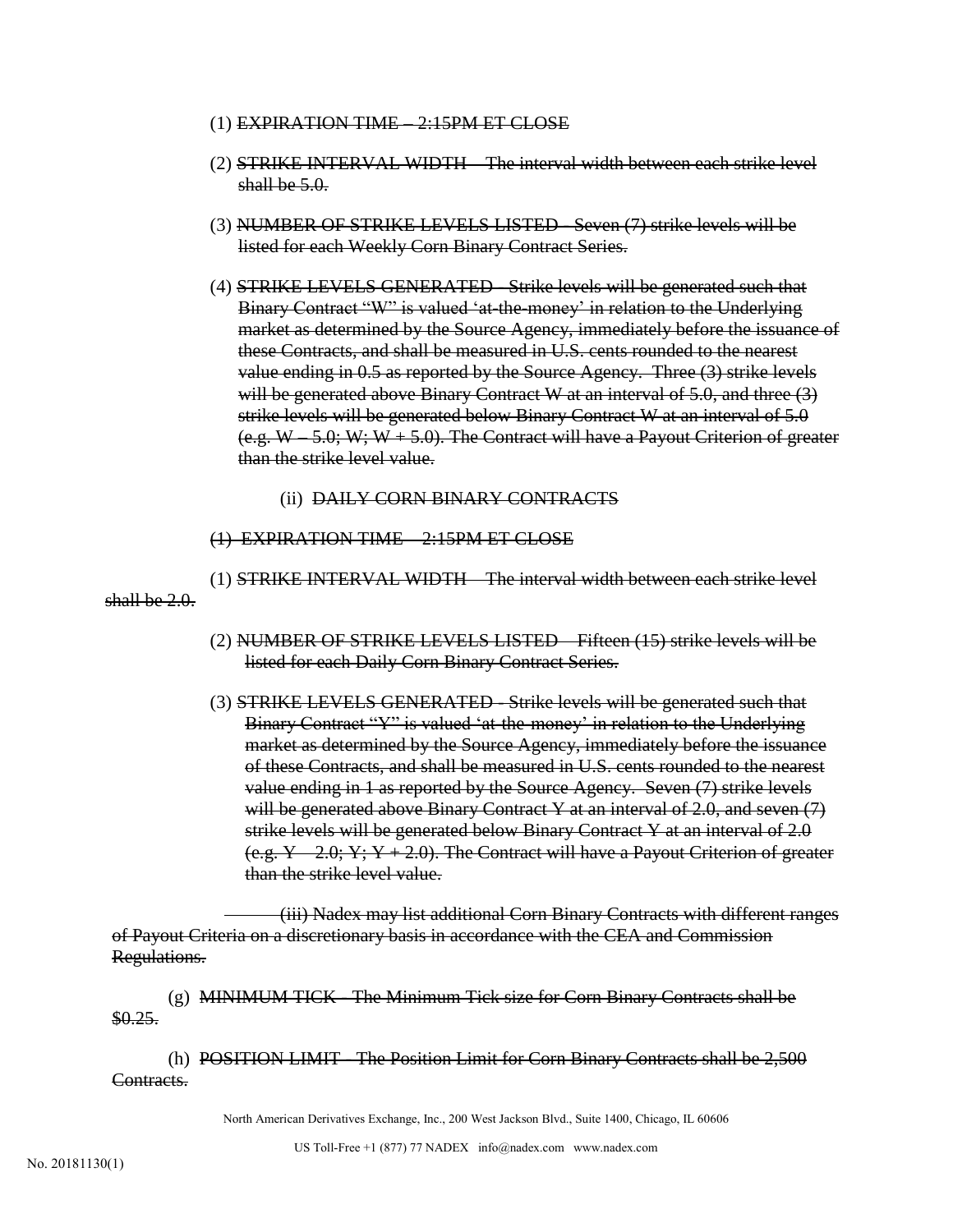(i) LAST TRADING DATE - The Last Trading Date in a Series is the same date as the Expiration Date.

(j) SETTLEMENT DATE - The Settlement Date will be the same date as the Expiration Date.

(k) EXPIRATION DATE - The Expiration Date of the Contract will be the date on which the Corn Expiration Value is released by the Source Agency.

(l) SETTLEMENT VALUE - The Settlement Value is the amount paid to the holder of the in the money Contract on the Settlement Date. The Settlement Value of an in the money Corn Binary Contract is \$100.

(m) EXPIRATION VALUE - The Expiration Value is the price or value of Corn as calculated by the Source Agency on the Expiration Date. The Expiration Value is calculated by the Source Agency by taking all CNFC trade prices occurring in the ten (10) seconds leading up to the close of trading of the Corn Binary Contract, provided at least twenty-five (25) trade prices are captured during the ten (10) second period, removing the highest twenty (20) percent of CNFC trade prices and the lowest twenty (20) percent of CNFC trade prices from the data set<sup>9</sup>, and using the remaining CNFC trade prices to calculate the Expiration Value. The calculation used is a simple average of the remaining CNFC trade prices in the data set, rounded to one decimal point past the precision of the underlying market. In the event the time it takes to collect at least twenty-five (25) CNFC trade prices exceeds the ten (10) seconds just prior to the close of trading of the Corn Binary Contract, the Expiration Value is calculated by the Source Agency by taking the last twenty-five (25) CNFC trade prices just prior to the close of trading of the Corn Binary Contract removing the highest five (5) CNFC trade prices and the lowest five (5) CNFC trade prices, and using the remaining fifteen (15) CNFC trade prices to calculate the Expiration Value. The calculation used is a simple average of all fifteen (15) CNFC trade prices, rounded to one decimal point past the precision of the underlying market.

(n) CONTINGENCIES - If no level is actually announced on the Expiration Date due to a delay, postponement or otherwise in such release announcement by the Source Agency, the Settlement Date will be delayed until the Underlying number is released for that Series.

### RULE 12.14 [UNCHANGED]

#### RULE 12.15 [RESERVED] SOYBEAN BINARY CONTRACTS

(a) SCOPE – These Rules shall apply to the Class of Contracts referred to as the Soybean Binary Contracts issued by Nadex.

 $^9$ -If 20% of the data set would result in a non-integer number of trade prices, the number of trade prices to be removed from the set will be rounded down. For example, if the number of trade prices collected during the last 10 seconds prior to the close of trading was 31, 20% of the data set would be 6.2 trade prices. As 6.2 is a non-integer number, the value will be rounded down, and the 6 highest and 6 lowest trade prices will be removed from the data set.

North American Derivatives Exchange, Inc., 200 West Jackson Blvd., Suite 1400, Chicago, IL 60606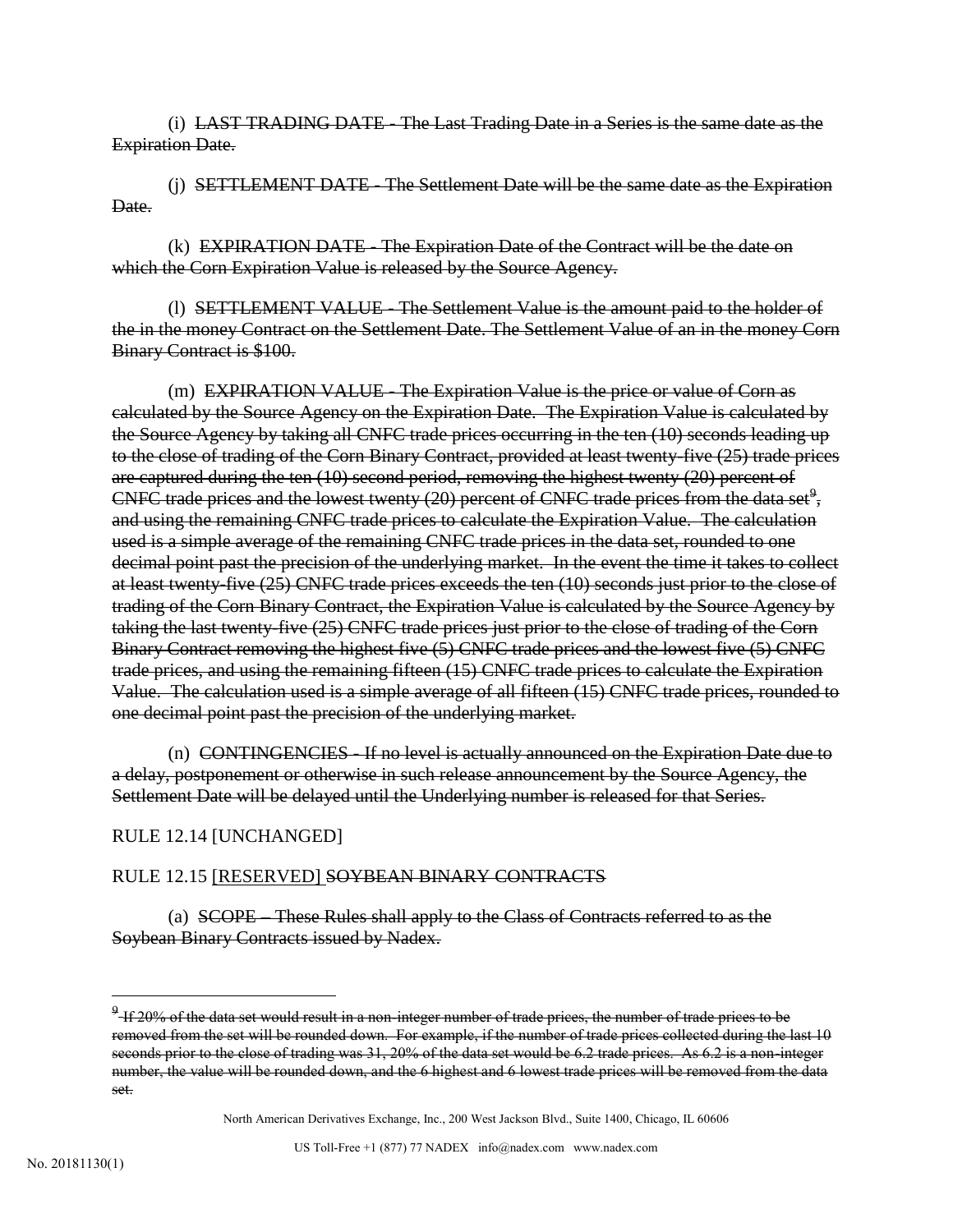(b) UNDERLYING – The Underlying for this Class of Contracts is the Soybean price per bushel (in U.S. cents), herein after referred to as "Soybean" or "Soybeans", as calculated by Nadex using a proprietary algorithm which takes a sampling of prices<sup>10</sup> obtained from the specified Soybean Futures contracts ("SBFC") currently trading in the Chicago Board of Trade  $(\text{CBOT@})$ <sup> $\text{++}$ </sup> The SBFC prices that will be used to calculate the Underlying will be taken from the January, March, May, July, or November SBFC delivery months (each a "SBFC Delivery Month"). The Start and End Date for which Nadex will use a specific delivery month as the Underlying, will be set based on the Settlement date of the Underlying futures contract. The date on which a new delivery month will be used as the Underlying for Nadex contracts (i.e. "Start Date") is one calendar day after the End Date for the previous delivery month contract. The last day on which a delivery month will be used as the Underlying for Nadex contracts (i.e. "End Date") is the last day preceding the Start Date. The Start Date will be the  $12<sup>th</sup>$  business day of the calendar month that precedes the Underlying futures contracts current lead month. For example, if the CBOT Soybeans May 2014 futures is the current lead month and used as the Underlying for Nadex contracts and to calculate the Expiration Value on the Expiration Date for the relevant Soybeans contracts, the CBOT Soybeans July 2014 futures will become the current lead month on April 16, 2014, the  $12<sup>th</sup>$  business day of the month preceding the current lead month (May), and become the Underlying for Nadex contracts and to calculate the Expiration Value on the Expiration Date for the relevant Soybeans contracts. The last day on which the Soybeans May 2014 futures prices will be used as the Underlying for Nadex contracts and to calculate the Expiration Value on the Expiration Date is April 15, 2014, which is the last trading day preceding April 16, 2014, the Start Date of the July 2014 futures<sup>12</sup>.

- (c) SOURCE AGENCY The Source Agency is Nadex.
- (d) TYPE The type of Contract is a Binary Contract.

(e) ISSUANCE – For each planned release by the Source Agency of the Underlying, Nadex will issue various Contracts, each of a different Series. A new issuance of Contracts will commence no later than two (2) business days following the Expiration Date.

<sup>&</sup>lt;sup>10</sup> The term "Prices" does not include any settlement prices calculated or issued by CBOT. Nadex only uses the prices reported on the CBOT in order to formulate its own Expiration Value.

<sup>&</sup>lt;sup>11</sup> CBOT® is a registered service mark of the Chicago Board of Trade. Nadex is not affiliated with the Chicago Board of Trade and neither the Chicago Board of Trade, nor its affiliates, sponsor or endorse Nadex in any way.

<sup>&</sup>lt;sup>12</sup>-Weekly contracts listed on a Monday during a week containing an Underlying futures rollover date will be listed using the Underlying futures month scheduled to be used to determine the Expiration Value on the day the contract expires. For example, the Start Date for the CBOT Soybeans July 2014 Underlying futures is April 16, 2014. April 16, 2014 is a Wednesday, and therefore, and any Nadex weekly contracts listed on Monday, April 14, 2014 and expiring on Friday, April 18, 2014, will be listed using the CBOT Soybeans July 2014 futures as its Underlying, as July is the futures month scheduled to be used to determine the Expiration Value of the Nadex weekly contract on its expiration date. Therefore, the Start Date for the CBOT Soybeans July 2014 futures will be Monday, April 14, 2014 for any Nadex weekly contracts listed on this date.

North American Derivatives Exchange, Inc., 200 West Jackson Blvd., Suite 1400, Chicago, IL 60606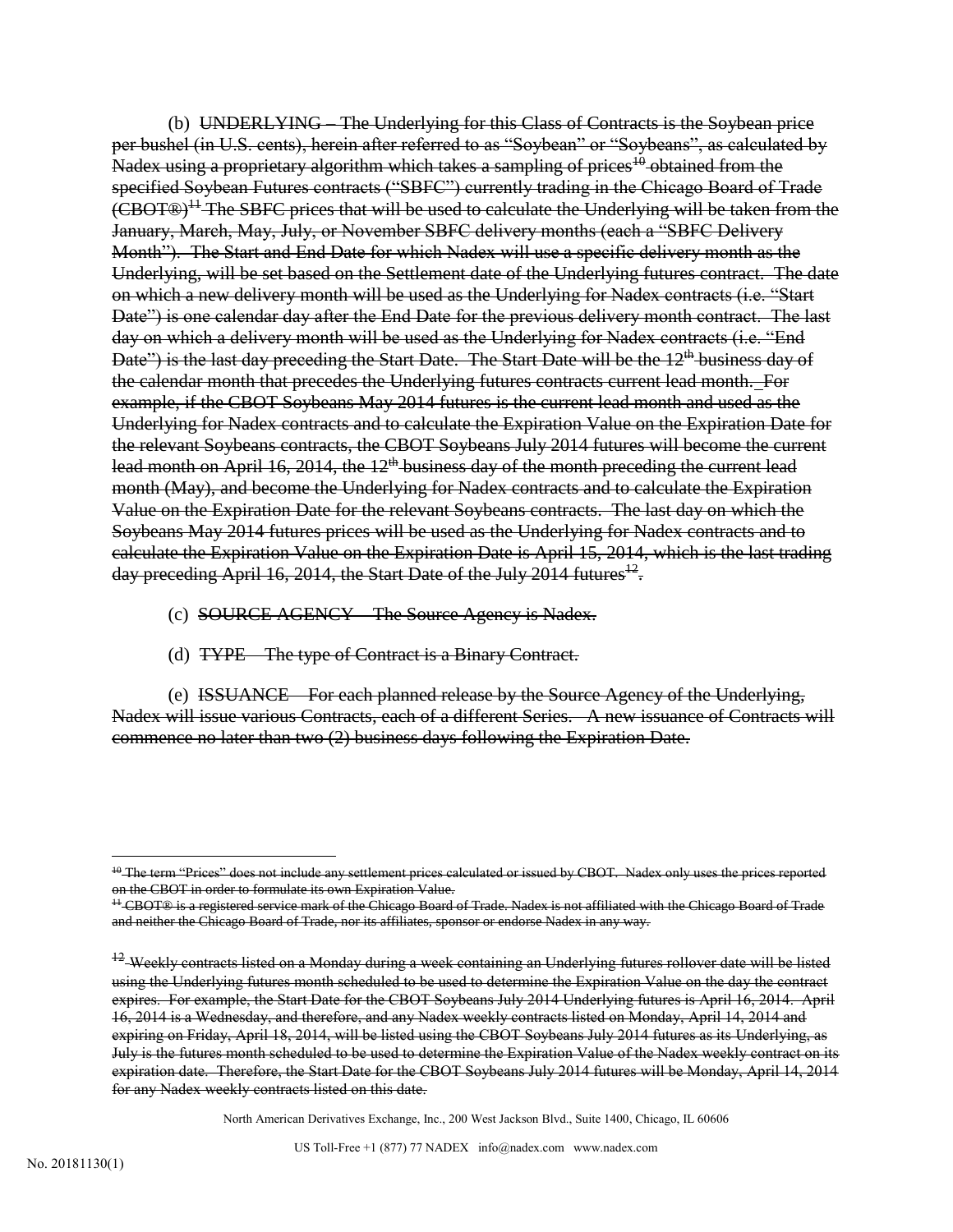(f) PAYOUT CRITERION – The Payout Criterion for each Contract will be set by Nadex at the time the Binary Contracts are initially issued. For the Soybean Binary Contract, the Payout Criteria for the Contracts will be set as follows:

- (i) WEEKLY SOYBEANS BINARY CONTRACTS
- (1) EXPIRATION TIME 2:15PM ET CLOSE
- (2) STRIKE INTERVAL WIDTH The interval width between each strike level shall be  $10.0$ .
- (3) NUMBER OF STRIKE LEVELS LISTED Seven (7) strike levels will be listed for each Weekly Soybeans Binary Contract Series.
- (4) STRIKE LEVELS GENERATED Strike levels will be generated such that Binary Contract "W" is valued 'at-the-money' in relation to the Underlying market as determined by the Source Agency, immediately before the issuance of these Contracts, and shall be measured in U.S. cents rounded to the nearest value ending in 0.5 as reported by the Source Agency. Three (3) strike levels will be generated above Binary Contract W at an interval of 10.0, and three  $(3)$ strike levels will be generated below Binary Contract W at an interval of 10.0  $(e.g. W - 10.0; W; W + 10.0)$ . The Contract will have a Payout Criterion of greater than the strike level value.
	- (ii) DAILY SOYBEANS BINARY CONTRACTS
- (1) EXPIRATION TIME 2:15PM ET CLOSE

(1) STRIKE INTERVAL WIDTH – The interval width between each strike level shall be  $3.0$ .

- (2) NUMBER OF STRIKE LEVELS LISTED Fifteen (15) strike levels will be listed for each Daily Corn Binary Contract Series.
- (3) STRIKE LEVELS GENERATED Strike levels will be generated such that Binary Contract "Y" is valued 'at-the-money' in relation to the Underlying market as determined by the Source Agency, immediately before the issuance of these Contracts, and shall be measured in U.S. cents rounded to the nearest value ending in 1 as reported by the Source Agency. Seven (7) strike levels will be generated above Binary Contract Y at an interval of 3.0, and seven (7) strike levels will be generated below Binary Contract Y at an interval of 3.0 (e.g.  $Y - 3.0$ ;  $Y$ ;  $Y + 3.0$ ). The Contract will have a Payout Criterion of greater than the strike level value.

 (iii) Nadex may list additional Soybean Binary Contract with different ranges of Payout Criteria on a discretionary basis in accordance with the CEA and Commission Regulations.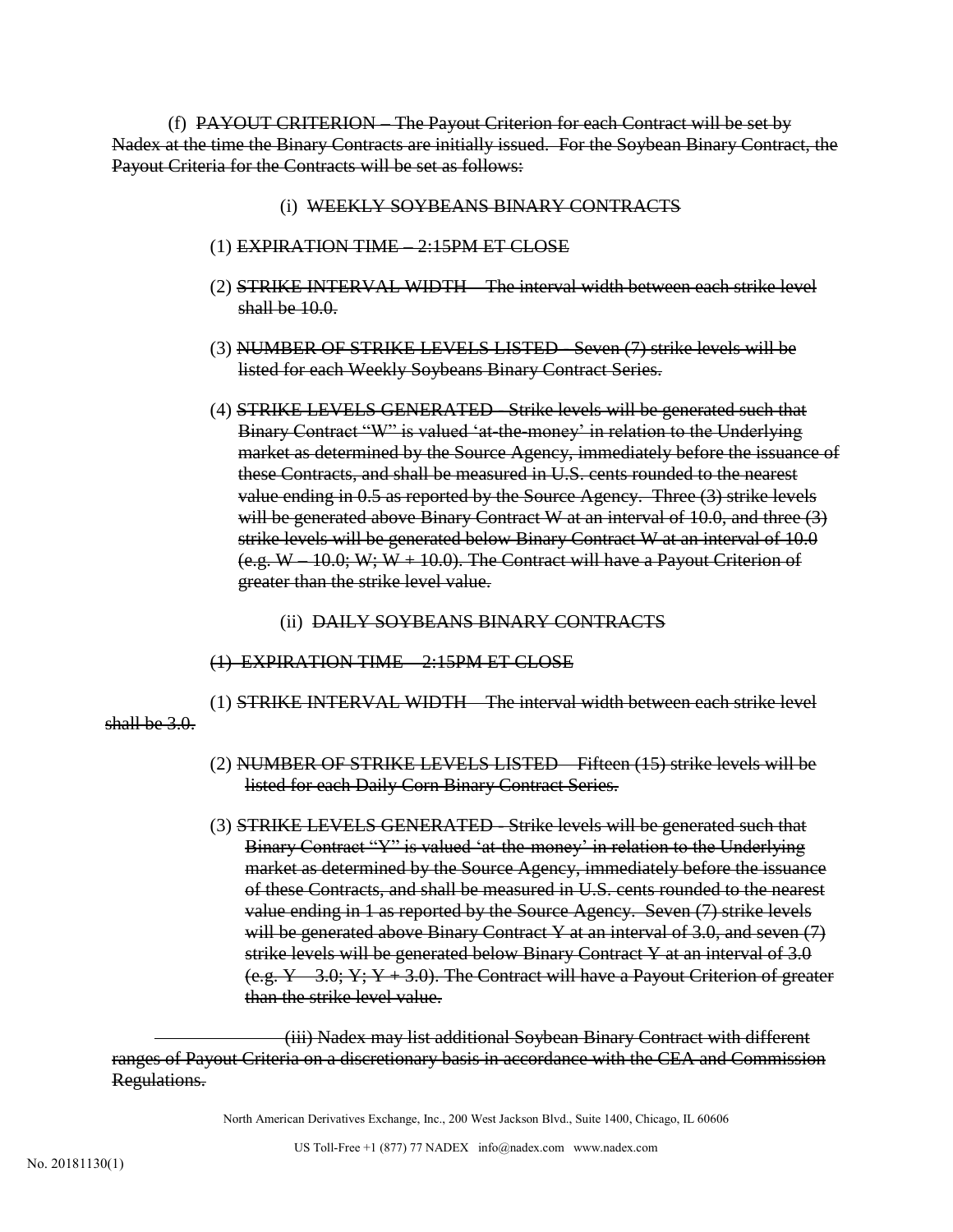(g) MINIMUM TICK - The Minimum Tick size for Soybean Binary Contracts shall be \$0.25.

(h) POSITION LIMIT - The Position Limit for Soybean Binary Contract shall be 2500 Contracts.

(i) LAST TRADING DATE - The Last Trading Date in a Series is the same date as the Expiration Date.

(j) SETTLEMENT DATE - The Settlement Date will be the same date as the Expiration Date.

(k) EXPIRATION DATE - The Expiration Date of the Contract will be the date on which the Expiration Value is released by the Source Agency.

(l) SETTLEMENT VALUE - The Settlement Value is the amount paid to the holder of the in the money Contract on the Settlement Date. The Settlement Value of an in the money Soybean Binary Contract is \$100.

(m) EXPIRATION VALUE - The Expiration Value is the price or value of Soybeans as calculated by the Source Agency on the Expiration Date. The Expiration Value is calculated by the Source Agency by taking all SBFC trade prices occurring in the ten (10) seconds leading up to the close of trading of the Soybeans Variable Contract, provided at least twenty-five (25) trade prices are captured during the ten (10) second period, removing the highest twenty (20) percent of SBFC trade prices and the lowest twenty (20) percent of SBFC trade prices from the data set<sup> $+3$ </sup>, and using the remaining SBFC trade prices to calculate the Expiration Value. The calculation used is a simple average of the remaining SBFC trade prices in the data set, rounded to one decimal point past the precision of the underlying market. In the event the time it takes to collect at least twenty-five (25) SBFC trade prices exceeds the ten (10) seconds just prior to the close of trading of the Soybeans Binary Contract, the Expiration Value is calculated by the Source Agency by taking the last twenty-five (25) SBFC trade prices just prior to the close of trading of the Soybeans Binary Contract removing the highest five (5) SBFC trade prices and the lowest five (5) SBFC trade prices, and using the remaining fifteen (15) SBFC trade prices to calculate the Expiration Value. The calculation used is a simple average of all fifteen (15) SBFC trade prices, rounded to one decimal point past the precision of the underlying market.

(n) CONTINGENCIES - If no level is actually announced on the Expiration Date due to a delay, postponement or otherwise in such release announcement by the Source Agency, the Settlement Date will be delayed until the Underlying number is released for that Series.

<sup>&</sup>lt;sup>13</sup>-If 20% of the data set would result in a non-integer number of trade prices, the number of trade prices to be removed from the set will be rounded down. For example, if the number of trade prices collected during the last 10 seconds prior to the close of trading was 31, 20% of the data set would be 6.2 trade prices. As 6.2 is a non-integer number, the value will be rounded down, and the 6 highest and 6 lowest trade prices will be removed from the data set.

North American Derivatives Exchange, Inc., 200 West Jackson Blvd., Suite 1400, Chicago, IL 60606